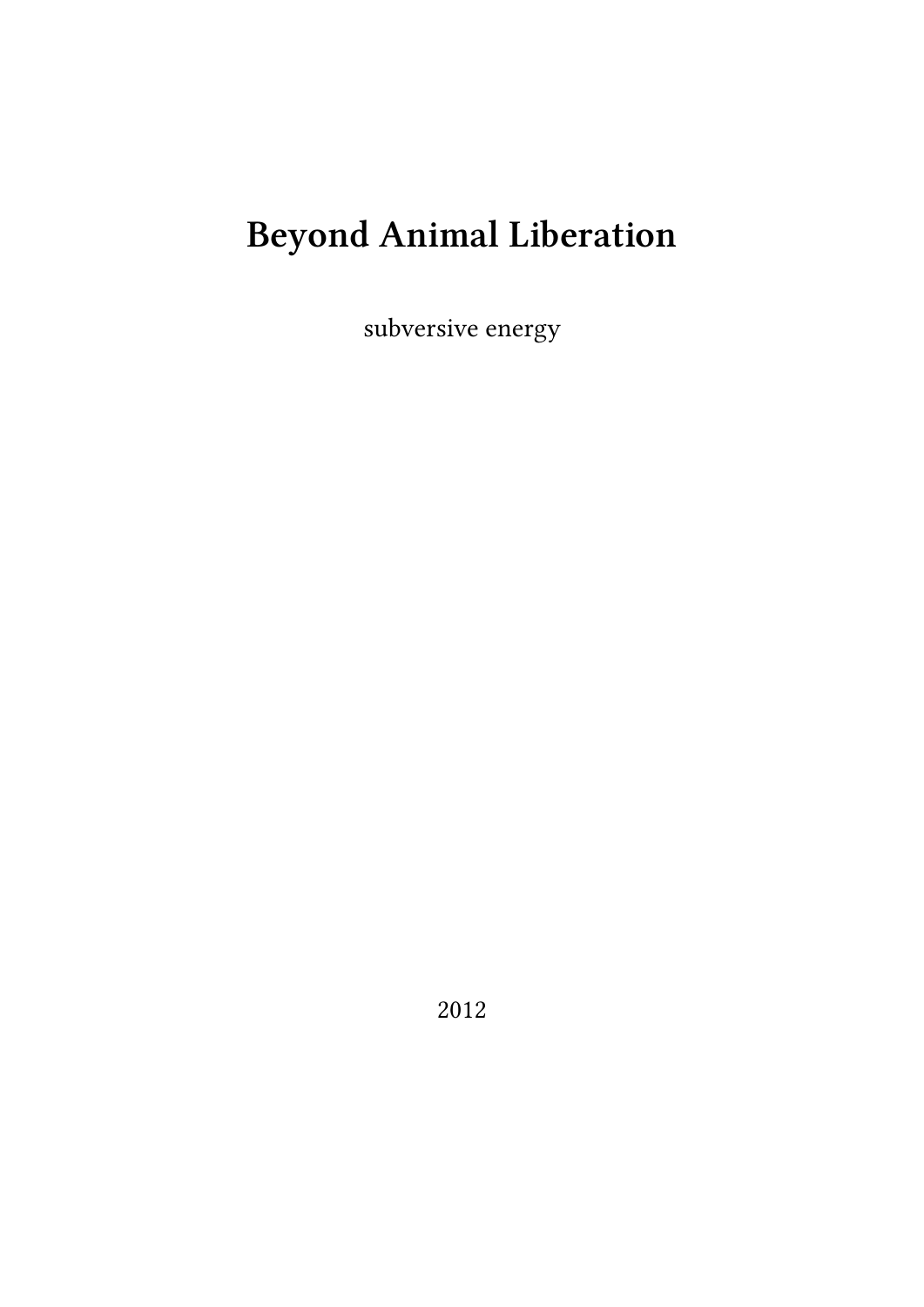## **Contents**

| 1. Introduction                                                             | 3                        |
|-----------------------------------------------------------------------------|--------------------------|
| 2. Beyond Veganism                                                          | 4                        |
|                                                                             | $\overline{\mathcal{A}}$ |
| Why a diet can't abolish 'Violence in Everyday Life' $\dots \dots \dots$    | 6                        |
|                                                                             | 6                        |
|                                                                             | 7                        |
|                                                                             | 7                        |
| 3. Animal Liberation as Liberal Ideology                                    | 9                        |
| Isolating issues can only lead to isolated struggles                        | 9                        |
| Who wants a Bill of Animal Rights anyways?                                  | 10                       |
|                                                                             | 11                       |
|                                                                             | 13                       |
|                                                                             | 14                       |
|                                                                             | 15                       |
| 4. Beyond Animal Liberation                                                 | 16                       |
|                                                                             | 16                       |
| There is no systematic violence in the wild $\dots \dots \dots \dots \dots$ | 17                       |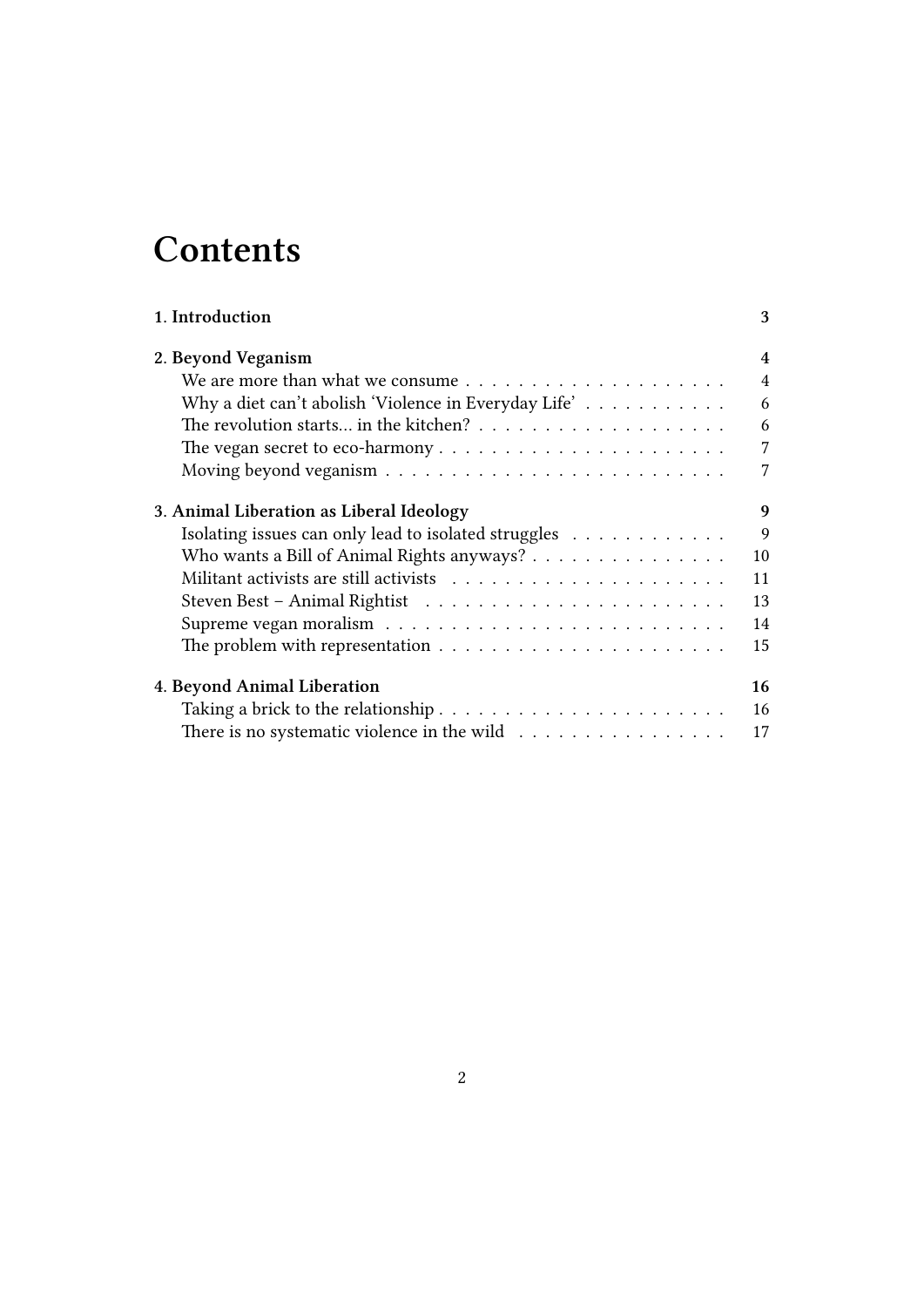## <span id="page-2-0"></span>**1. Introduction**

This is a collection of writings that critique the animal liberation movement and the corresponding lifestyle choice, veganism. We have spent extensive time working within the animal liberation movement in North America and our critique is highly influenced by our personal experiences. Through study and discussion, we have developed a new understanding of domination, making this a critique not only of the animal liberation movement but also of our previous selves and the ways in which we attempted to deal with animal oppression.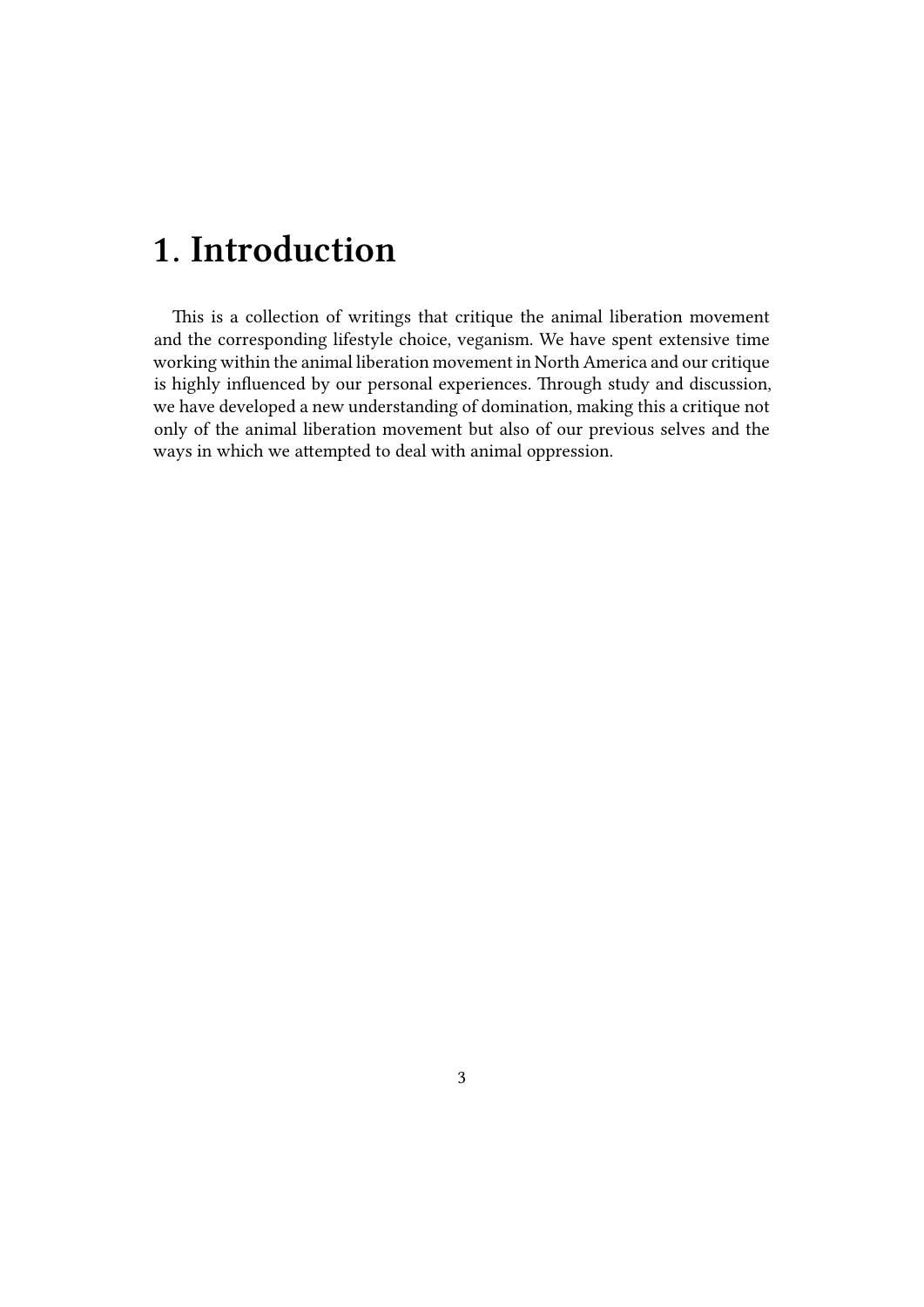### <span id="page-3-0"></span>**2. Beyond Veganism**

In North America, the animal liberation movement puts considerable emphasis on veganism. While it is not rare for the liberals of a movement to adopt specific consumer or lifestyle choices (buying fair trade, recycling, and so on), it is unusual for the 'radicals' of these movements to actively endorse these choices. Taking a quick survey of some of the individuals considered 'radical' animal liberationists, the North American Animal Liberation Press Officers and Advisors Camille Marino, Jerry Vlasak, Gary Yourofsky, and Peter Young to name a few, all claim that veganism is an important part of the animal liberation movement<sup>1</sup>. Apparently there is something incredibly special about veganism that distinguishes it from other consumer or lifestyle choices.

In what appeared to be breaking news in the animal liberation movement in June 2011, Camille Marino announced what anarchists have known for years – that veganism *"does absolutely nothing to relieve animal suffering."* (Ethical Veganism Doesn't Help Animals) So if veganism is not an effective means of combating animal oppression, why all the fuss?

#### **We are more than what we consume**

<span id="page-3-1"></span>In the quintessential 'veganarchist' pamphlet *Animal Liberation and Social Revolution*, Brian Dominick explains that, "*By my definition, pure vegetarianism is not veganism. Refusing to consume the products of non-human animals, while a wonderful life choice, is not in itself veganism. The vegan bases her choices on a radical understanding of what animal oppression really is, and her lifestyle choice is highly informed and politicized*". Many animal liberationists share the perspective that veganism is more than a consumer choice but a *lifestyle choice* representing their morals.

As anarchists, our analysis of the domination of animals involves the recognition that the distinction between human and nonhuman animals must be abolished. While this involves developing a "*radical understanding of what animal oppression really is,*" we see no reason why this understanding also requires a vegan diet.

<sup>&</sup>lt;sup>1</sup> For examples please see, for Marino: www.negotiationisover.net; Vlasak: arzone.ning.com; Yourofsky: www.adaptt.org ; and Young: strikingattheroots.wordpress.com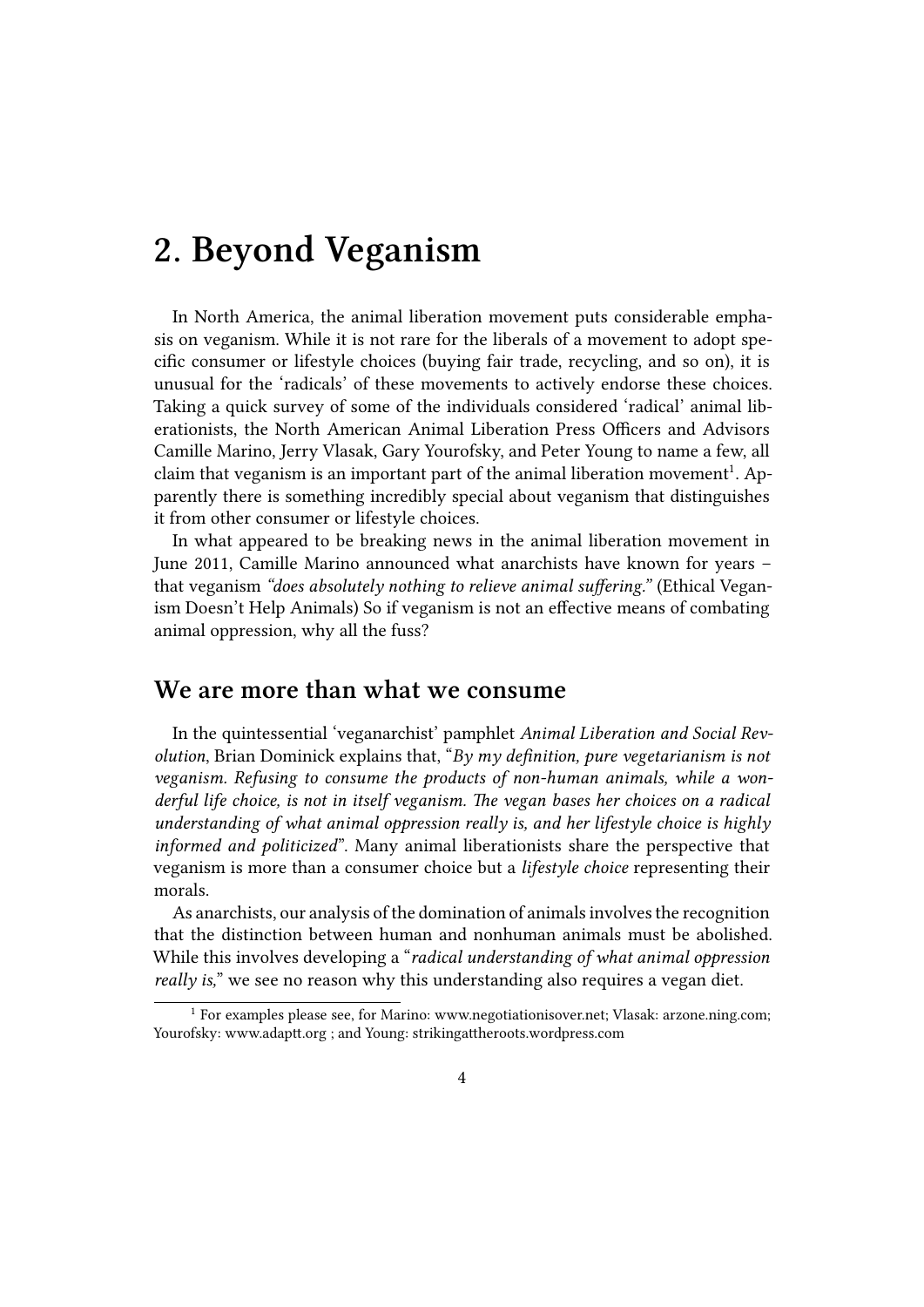Dominick points out that a radical analysis of animal exploitation must appreciate that "*the meat industry (including dairy, vivisection, etc) is not an isolated entity. The meat industry will not be destroyed until market capitalism is destroyed.*" He also admits that the items we purchase harm more than just nonhuman animals (unlike what the 'cruelty-free' bunnies on 'green' products everywhere would have us believe), yet he clings to the term veganism and consumptive practices more generally, stating that "*there is a compromise point at which we can achieve an understanding of the effects of our actions as well as adjust and refocus our lifestyles accordingly… You are what you consume.*" Anyone with a radical understanding of capitalism recognizes that 'ethical consumerism' does not challenge the exploitation inherent within the system and the power imbalances it develops. Since "*there is no escape from the massive markets of late capitalism*", Dominick's 'compromise point' is irrelevant – every purchase contributes to the capitalist system we are bound by and wish to destroy. We certainly hope that our purchases aren't an expression of our desires even if we do buy 'fair trade', 'sweatshop-free', or 'vegan', since any society that has a capitalist mode of production is one we want to dismantle.

It is not specific institutions that maintain dominance over animals (the meat industry, the vivisection industry, the entertainment industry, etc.) but a network of institutions (including the state, the economy, religion, the family, etc.) that dominate *us all* (human and nonhuman). This network forces specific social roles upon us, the main purpose being the perpetuation of this system. One of these roles is that of consumer, and regardless of how 'ethical' the consumption appears, whenever we make a purchase we accept the consumer-product relationship. To overcome these social roles we must destroy the system that creates them and find new ways of relating to one another. In an attempt to subvert the consumer-product relationship anarchists often participate in stealing and/or 'freeganism', as both undermine the transfer of resources to the capitalist system. However, the insistence that veganism is important has animal liberationists encouraging us to engage in 'ethical' consumption, even going so far as 'Supreme Power Vegan' Walter Bond advocating against the supposed speciesist acts of dumpster diving or stealing animal products. (Supreme Power Vegan) So rather than *actually engage* in actions that subvert the capitalist system (which also happens to be part of the system that dominates animals), we are encouraged to advance the 'vegan economy'.

The limited options that capitalism offers cannot even begin to represent the many ways in which we hope to relate to one another when we break through the trappings of the current system. And if what we consume is not an expression of our desires, a person can be against speciesism without being vegan in the same way that one can be against industrial civilization while driving a car. 'Ethical consumerism' should be left for the liberals.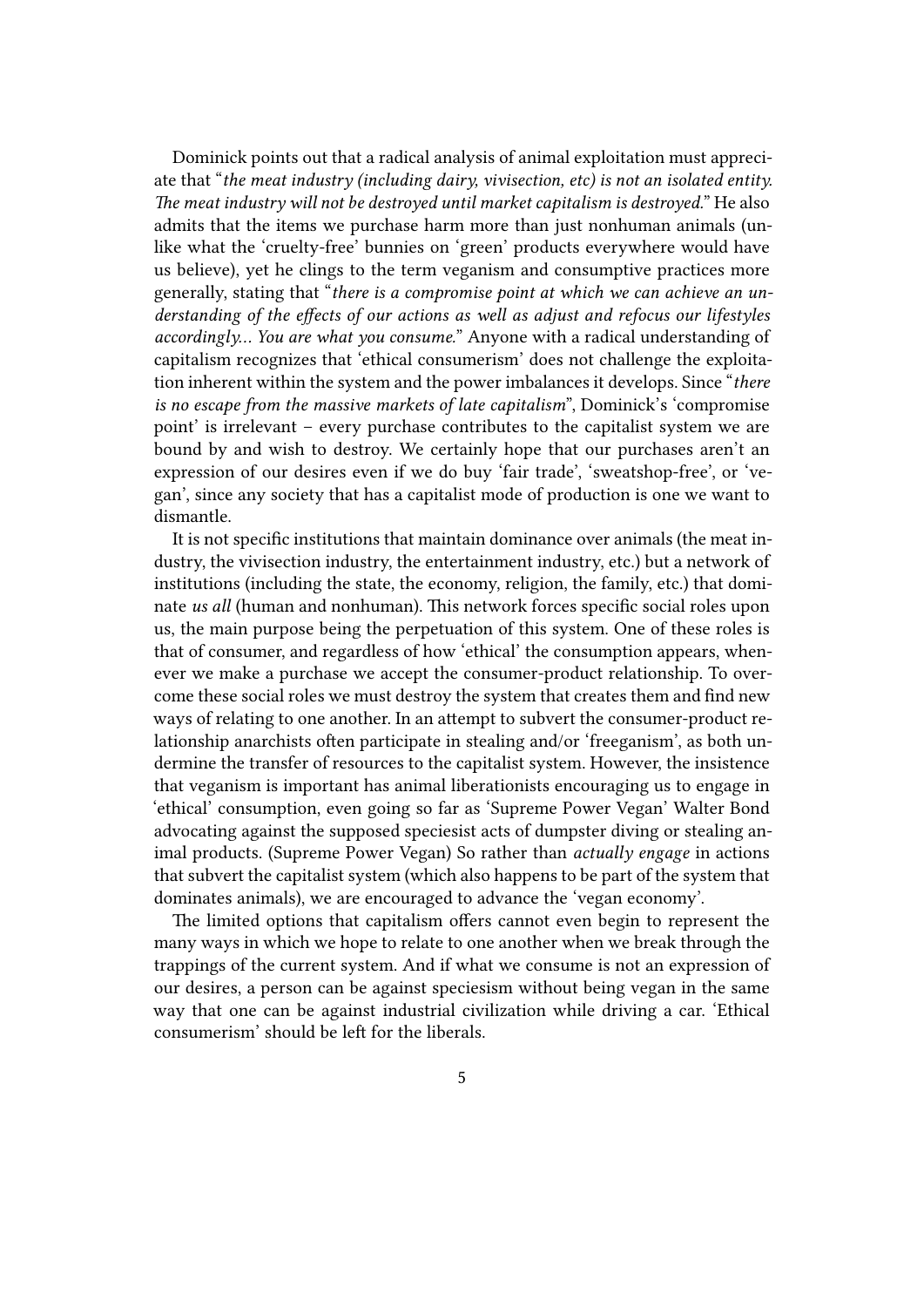#### <span id="page-5-0"></span>**Why a diet can't abolish 'Violence in Everyday Life'**

Dominick attempts to describe veganism as more than a mere consumer choice when he implies that it is part of the process of *"challenging the false wisdom and values we've been indoctrinated with."* Dominick responds to the "*abuse of animals – whether directly, as is the case regarding the mistreatment of pets, or indirectly, as through the process of meat eating [which] correlates to social violence*", by advocating the "*conscious abstinence from actions which contribute directly or indirectly, to the suffering of sentient beings."* But this fails to acknowledge that we are forced into the role of consumer, a role we cannot fully withdraw from (except by removing ourselves from industrial civilization completely – an act that is becoming increasingly difficult). This makes participating in indirect forms of violence impossible to avoid. Since capitalism is an inherently exploitative system, whenever we engage in the role of consumer, whether we are buying meat, vegetables, or shoes, we are participating in social violence. Refusing to purchase certain products from the capitalist market does not wipe one's hands clean of social violence. Of course we should attempt to develop non-hierarchical relationships with the animals we are in direct contact with, but the only way to avoid the indirect social violence we are complicit in is to destroy the system that forces the consumer-product relationship upon us.

Dominick even attempts to convince us that participating in the indirect violence of purchasing and consuming animal products will increase the likelihood of engaging in direct abusive behaviour. "*[T]his cause-effect dynamic works both ways. It has been shown that those who are violent towards animals – again, directly or indirectly – are also more likely to be violent towards other humans. People fed a vegetarian diet, for instance, are typically less violent than those who eat meat. People who abuse their pets are unlikely to stop there – their children and partners are often next*". While various researchers have demonstrated that a link exists between domestic violence and animal abuse<sup>2</sup>, we found no research showing that vegetarianism is even linked to 'less violent' behaviour, let alone demonstrates a cause-effect relationship. It is absurd to think that the traits fostered by the direct abuser are also developed within us when we are forced to engage in the role of consumer.

#### <span id="page-5-1"></span>**The revolution starts… in the kitchen?**

When Dominick states that, "*the role of the revolutionist is simple: make your life into a miniature model of the alternative, revolutionary society you envision*", he at-

<sup>2</sup> See, for example, Frank R. Ascione & Phil Arkow, Child Abuse, Domestic Violence, and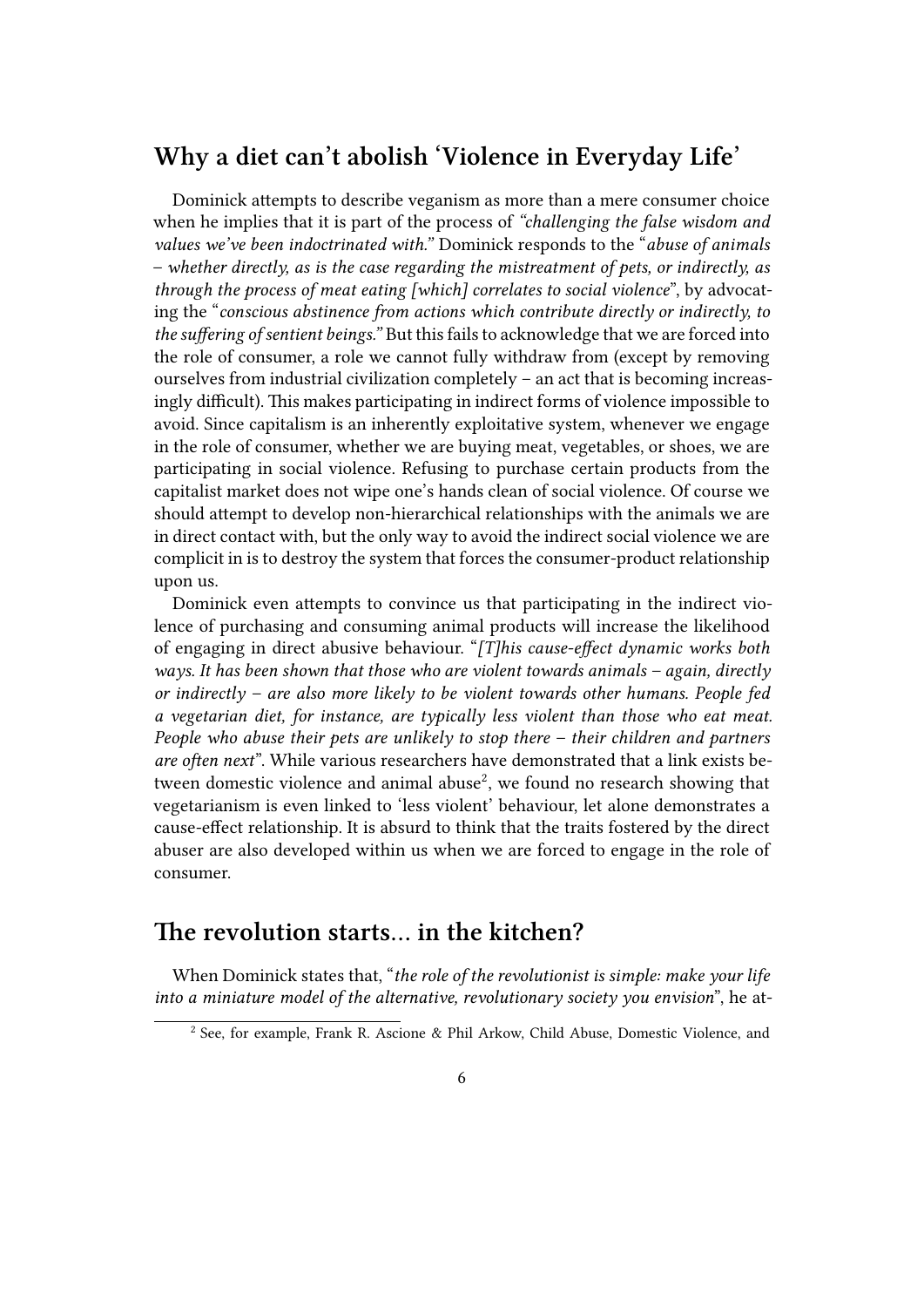tempts to make the (naïve) case that changing ourselves will change the world. *"It is we who are the enemy; overthrowing the oppressors in our heads will be the revolution.*" Although personal transformation is important, referring to ourselves as the enemy misdirects the rage we should be unleashing on the elites and institutions of domination.

It is obvious to (almost) everyone that refusing to buy factory-farmed meat will not create a world without factory farms. While challenging the oppressive ideas we have been taught and creating new ways of relating to one another are both important tasks, they are not the only tasks of the revolutionary. As put by sasha k, "*anarchists must attack, for waiting is defeat.*" (Some Notes on Insurrectionary Anarchism) Even Dominick admits that "*the simple act of changing one's lifestyle, even when joined by millions of others, cannot change the world, the social structures of which were handcrafted by elites to serve their own interests*". The role of the revolutionary is not so simple – it is essential we engage in daily acts of resistance and attack the institutions that dominate us all.

#### <span id="page-6-0"></span>**The vegan secret to eco-harmony**

Dominick tells us that "*Radicals need to realize, as vegans do* [emphasis ours], *that the only thing we can learn from animals is how to live in a sane and sound relationship with the environment*". Dominick should be reminded that the only known examples of individuals living in a sane and sound relationship with the environment are indigenous cultures. To pretend that veganism is required to develop a holistic analysis of human-nature relationships is possibly the most embarrassing of Dominick's mistakes. While eating meat may not be a necessary condition for living in a sane and sound relationship with the environment, we know for a certainty that one can live eco-harmoniously while consuming animals.

#### <span id="page-6-1"></span>**Moving beyond veganism**

Our critique of veganism does not mean we support speciesism, in the same way that anarchists who critique feminism do not support patriarchy. Rather, our critique is meant to demonstrate that a radical understanding of the institutions of domination means moving beyond the notion that veganism, whether defined as a consumer or lifestyle choice, is a crucial step in changing our humananimal relationships. Developing non-hierarchical relationships with animals requires thoughtful analysis, an attempt to recreate the one-on-one interactions we

Animal Abuse.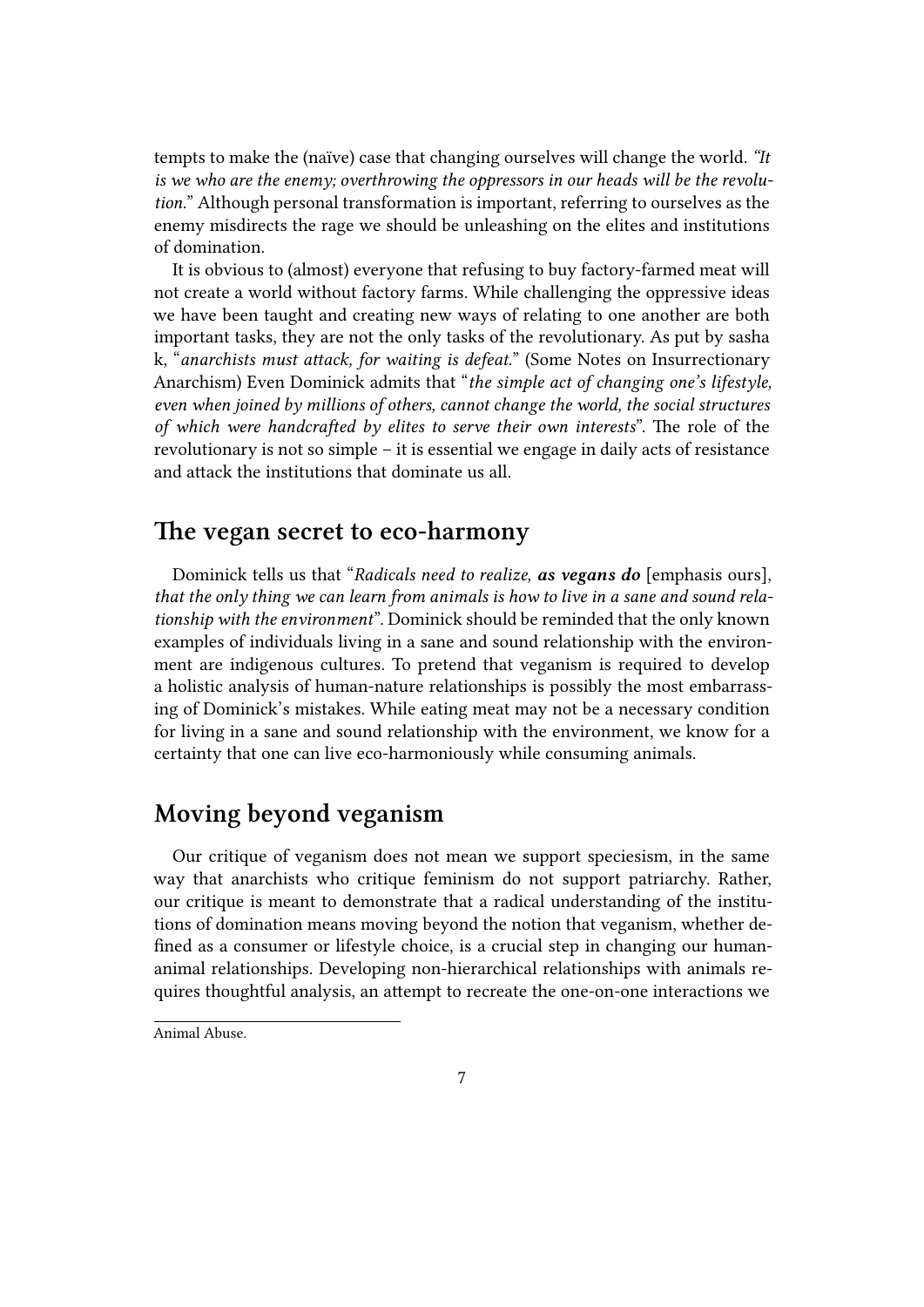have with animals in our daily lives, and acts of resistance against the system that dominates us all. This obsession with 'cruelty-free' living allows the movement to be co-opted and diverts us from real revolutionary projects. It is completely ridiculous when Steven Best and company advocate so strongly for 'ethical veganism' and then complain that "*[vegans] are lifestyle oriented and apolitical; we are consumerist… we care more about our own purity, or the purity of other vegans, more than we care about the social problems and social structures.*" (Best, Veganism – The War We Cannot Lose) It is Best's insistence on the revolutionary potential of veganism that opens the door for the 'apolitical' vegans he claims to hate. The 'voice of the voiceless' Peter Young even refuses to support non-vegetarian prisoners that have engaged in direct attacks against animal industries, demonstrating just how obscene this 'radical' infatuation with veganism really is.

We are not denying that there are many *subjective* reasons for being vegan, such as a personal aversion to eating meat, feeling healthier as a vegan, being fearful of contaminated animal products, or feeling that veganism strengthens your personal understanding of animal exploitation. But it should be emphasized that veganism is not a radical response to animal oppression – it can never be more than a lifestyle choice. It is time for us to abandon the idea that veganism is a revolutionary act and begin to attack the forces of domination that control us all, human and nonhuman.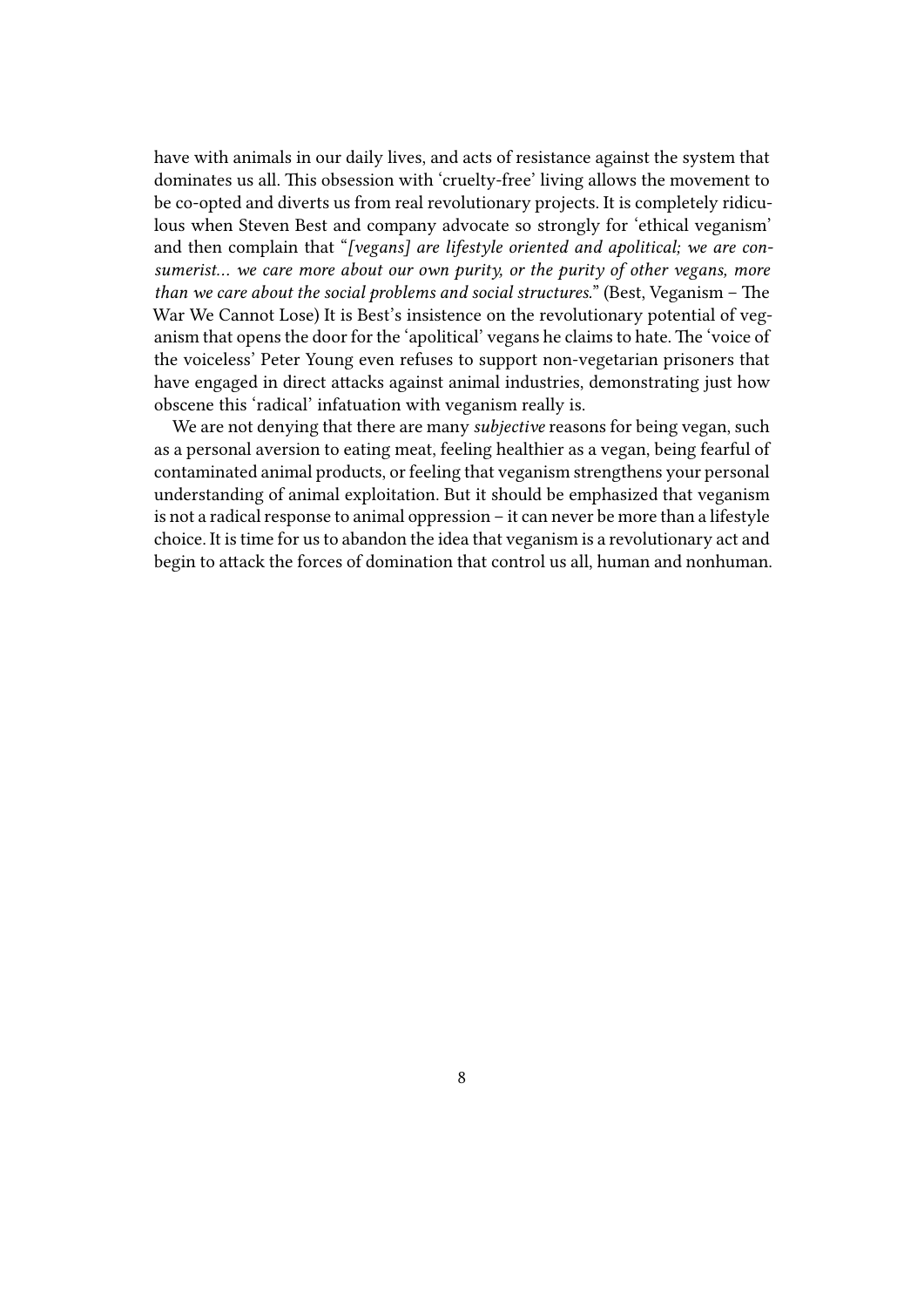# <span id="page-8-0"></span>**3. Animal Liberation as Liberal Ideology**

As individuals who attempt to live in constant struggle against the system that dominates our entire existence, we have embraced the insurrectional project of constant revolt against the forces that limit our freedom. This life project is not based on an image of a future society and we propose no ideology to define our revolt. This places us in opposition to leftist forms of struggle (including the animal liberation movement) who construct an ideology to guide their struggle and propose a future society with new 'anti-authoritarian' morals.

In recent years, the animal liberation movement has developed strong ties to anarchist organizations and projects. Anarchists (us included) identify with and support the willingness of individuals in the movement to engage in direct action against state and capital and some animal liberationists have embraced an antistate/anti-capitalist analysis. This has led some animal liberationists to describe their movement as an explicitly anarchist project. While the discussion of humananimal relations has added to anarchist theory and we can find moments of affinity with animal liberationists who engage in direct action, the isolated struggle against speciesism and the movement's intense moralism are at odds with our project of insurrection.

#### <span id="page-8-1"></span>**Isolating issues can only lead to isolated struggles**

In *Animal Liberation and Social Revolution,* Brian Dominick falls short in his description of what he calls 'the Establishment' — *"an entity which exists solely for the perpetuation of the power of a relative minority."* Although he recognizes that the Establishment exists in order to maintain the social relationships that keep the dominant social order intact, by listing all of the oppressions that the Establishment employs (classism, racism, patriarchy, etc.) and attempting to deal with them individually, Dominick fails to confront the totality of this system.

Present society is ruled by a web of domination composed of institutions, structures, and relationships which completely dominate our lives. The state, work, the family, religion and technology are examples of institutions that combine to create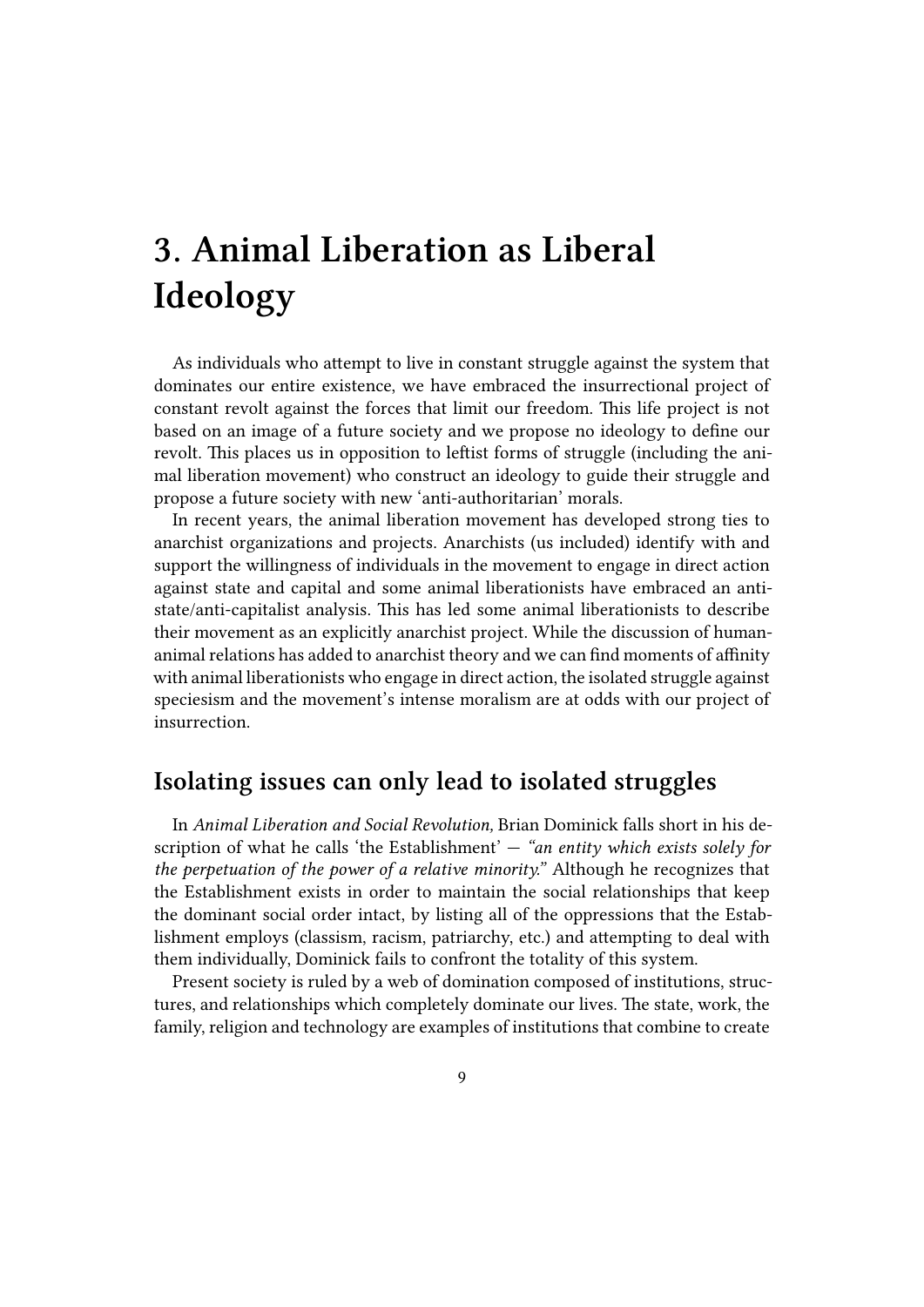the network that stops us from living as free individuals. Each of these institutions forces us into social roles not of our choosing with the primary purpose of maintaining the system of domination. Only by breaking out of these social roles and creating our lives in a way that refuses all domination can we begin to destroy this society.

To subvert the Establishment, Dominick asks us to challenge oppressive attitudes such as racism, patriarchy, and speciesism, suggesting that equalizing the power within these relationships (white-black, man-woman, human-animal) will abolish the oppression. But so long as these ways of relating with each other exist, we will never eradicate these attitudes or the Establishment. Attempting to merely change the meanings of these oppressive relationships will always limit what we can accomplish; by focusing on oppressive attitudes, we become distracted from the root of the issue – the institutions that force us to engage in these oppressive relationships. *"By accepting the idea (promoted heavily by progressive education and publicity) that the structures of oppression are essentially mindsets inside of ourselves, we become focused on our own presumed weakness, on how crippled we supposedly are. Our time is eaten up by attempts at self-healing that never come to an end, because we become so focused on ourselves and our inability to walk that we fail to notice the chain on our leg."* (Wolfi Landstreicher, Against the Logic of Submission)

So long as we continue to merely respond to oppression from within the confines of roles not of our choosing, we will never be able to destroy the Establishment. We need to reclaim our lives as our own and in the process destroy this society which limits our freedom. Of course, the various oppressions that exist have real effects on real individuals, but the only way to break free of these oppressive relationships is to rid ourselves of the web of domination, rejecting the social roles created for us and living as free individuals. While this process will manifest differently for each individual, this is part of the insurrectional project we have chosen to undertake.

#### <span id="page-9-0"></span>**Who wants a Bill of Animal Rights anyways?**

Despite their attempts to show otherwise, the animal liberation movement is single-issue by definition. Although they connect the oppression of animals to other forms of oppressive behavior (racism, sexism, etc.), by continuing to focus on the behavior rather than the institutions that force the social roles upon us they fail to challenge domination in its totality.

To show how radical the movement is, animal liberationists draw comparisons to other social movements such as black liberation and feminism. But these comparisons serve only to demonstrate how liberal the movement truly is. For example, when Steven Best refers to the animal liberation as the 'new abolitionism', he lim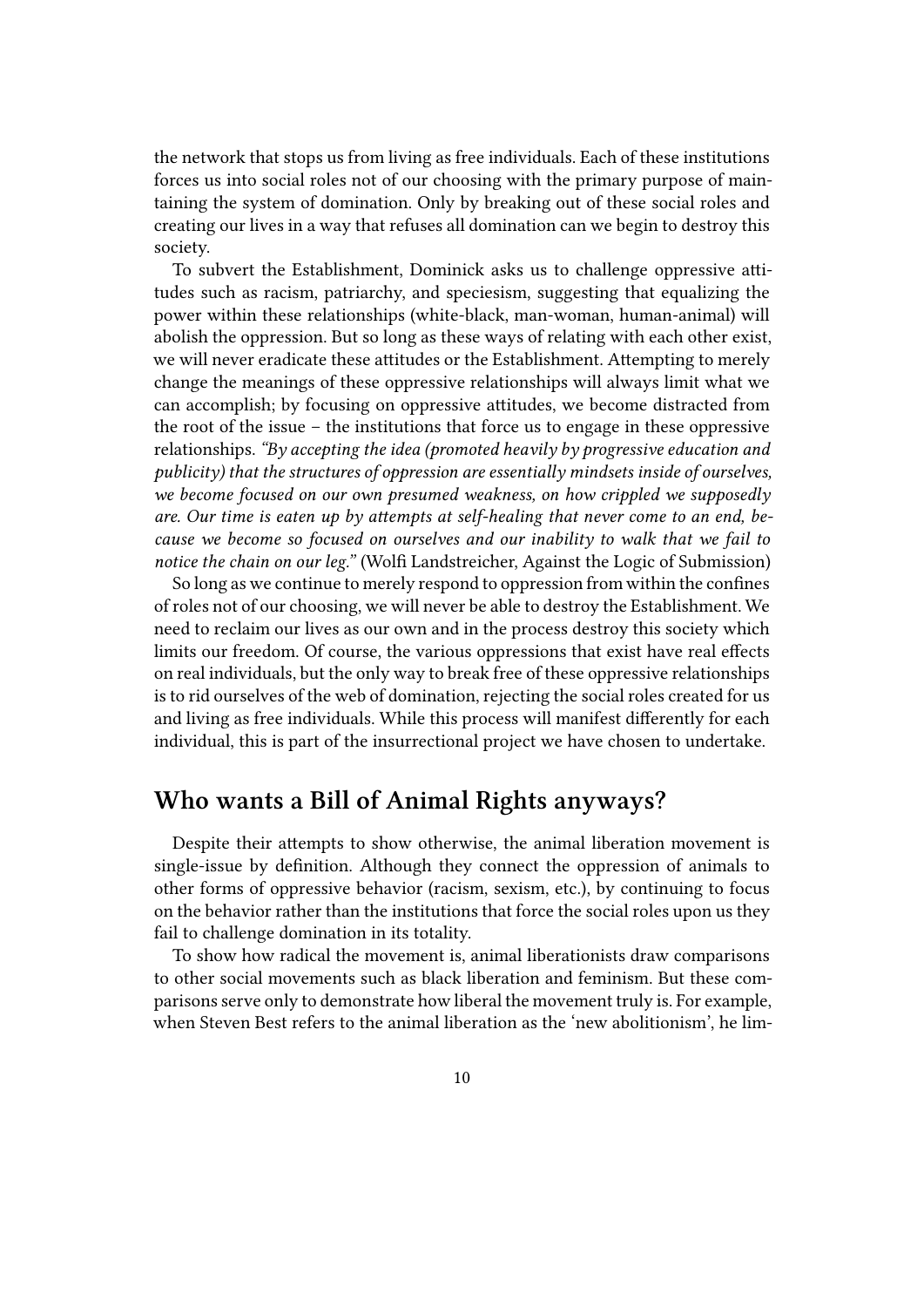its the movement's actions to merely demanding for change within the confines of this system. This way of thinking leads Best to suggest that *"[b]uilding on the momentum, consciousness, and achievements of past abolitionists and suffragettes, the struggle of the new abolitionists might conceivably culminate in a Bill of (Animal) Rights."* (Rethinking Revolution) Since a Bill of (Human) Rights has *clearly* given us our freedoms, it's no wonder that Best wants the same for animals.

Similarly, Dominick points out that "*[f]eminism and veganism have much in common, and each has plenty to teach to and learn from the other*." (Animal Liberation and Social Revolution) We fully agree with Dominick — both are liberal ways of attempting to deal with a single form of exploitation in isolation. While it is imperative we attempt to minimize the ways in which we perpetuate speciesist and sexist behavior, we disagree with Dominick's contention that feminism and the animal liberation movement (and its associated lifestyle choice 'ethical veganism') are radical responses to them.

Best complains that "*because animal liberation challenges the anthropocentric, speciesist, and humanist dogmas that are so deeply entrenched in socialist and anarchist thinking and traditions, Leftists are more likely to mock than engage it."* (Rethinking Revolution) It seems obvious that the reason some anarchists mock the animal liberation movement is because of its attempt to deal with animal exploitation as an isolated issue, rather than confronting the entire system of domination. By referring to anarchists as part of 'the left', Best fails to recognize that although some anarchists choose to associate themselves with the left, many anarchists, us included, have chosen to distance themselves from the liberal ideology of the political left.

#### <span id="page-10-0"></span>**Militant activists are still activists**

Best distinguishes animal liberationists from the overall animal rights movement by claiming that liberationists engage in 'non-statist' (and thus, anarchist) action, while animal rightists engage in 'statist' projects. Non-statist actions include any action that does not fall under state-sanctioned activities, such as peaceful protest, voting, and petitioning. However, his distinction seems to be completely arbitrary, as many animal liberationists also engage in 'statist' actions including vegan outreach and legal reform (see, for example, the government funded group 'Animal Liberation' or the vegan outreach and potluck group 'Animal Liberation Action' in North Carolina). To claim that the animal liberation movement engages in only 'non-statist' activity is a blatant misrepresentation of the movement.

It's also worth pointing out that just because someone engages in 'non-statist' action does not mean they have gone beyond liberal ideology. Best implies that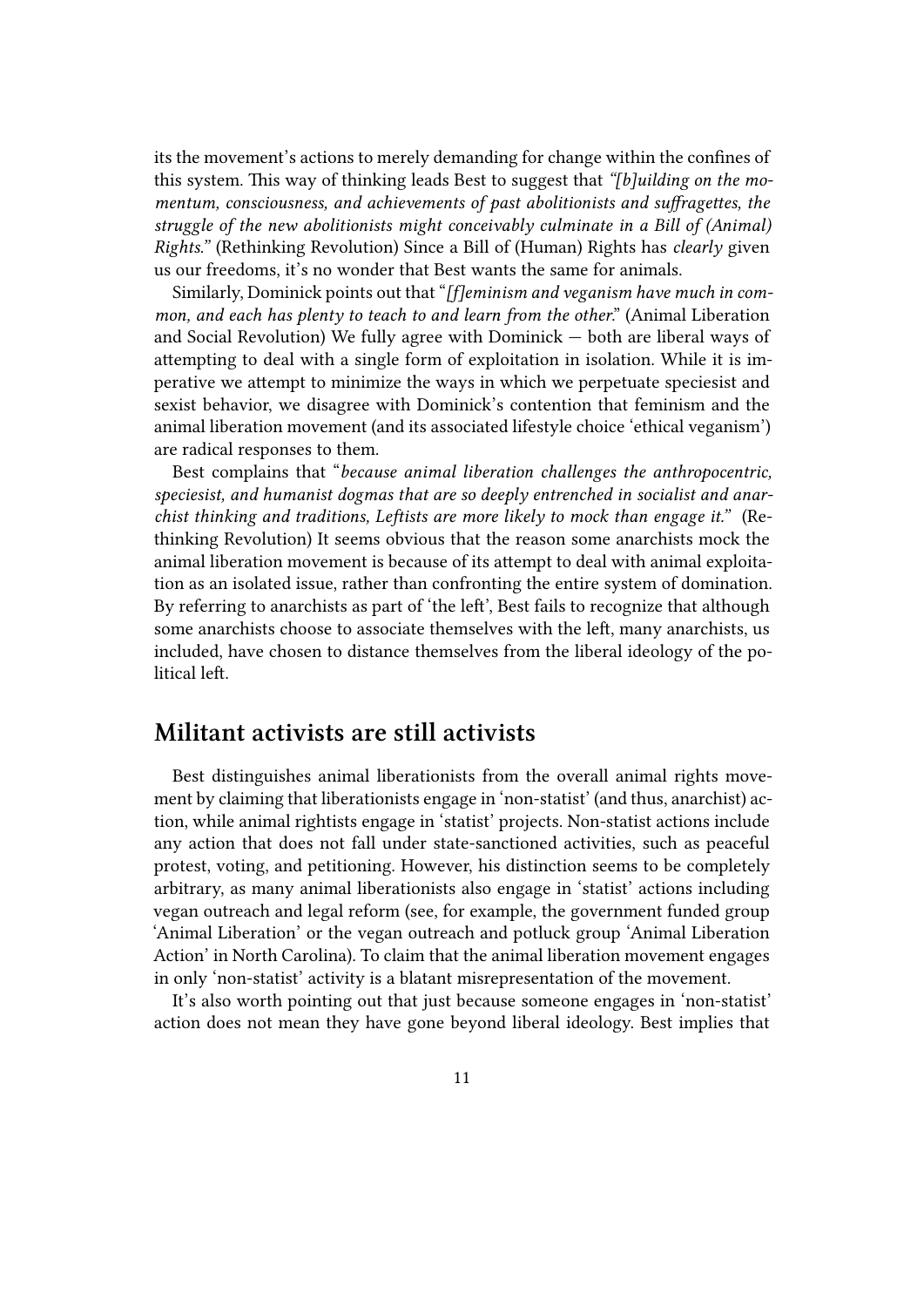anyone willing to break the law is an anarchist when he declares that *"the [Animal Liberation Movement] challenge the myths of representative democracy, as they explore direct action and live in anarchist cultures."* Best also claims that "*Not only are animal liberationists anarchist in their social and political outlook, they are also anarchist in their organization and tactics. The small cells [of] ALF activists… are akin to anarchist affinity groups in their mutual aid, solidarity, and consciousness building."* (ibid) But just because a group uses anarchist tactics does not mean that they share an affinity with all anarchists in the way that they create their life project. While attacking institutions of domination is part of the insurrectional project, by issuing communiqués that demand "*animal liberation – no matter what it may take*", the movement continues to deal with the oppression of animals as an isolated issue. The insurrectional project goes beyond this specialization and expands revolt to an attack against *all* the forces that dominate us.

ALF activist Walter Bond has written essays titled *Supreme Vegan Power* and *The Crusade for Animal and Earth Liberation* – this certainly does not sound like an anarchist who is concerned with attacking the system of domination in its totality. In fact, these titles sound frighteningly similar to white supremacist and religious propaganda – maybe not entirely surprising coming from a member of a movement completely obsessed with enforcing a specific diet. Bond specifically refers to himself as, first and foremost, an animal liberation activist. He then goes on to say that if a case arose in which it was necessary to choose between animal and human needs, he would choose the 'innocent' animals over humans because *"our depravity, perversion, and lust for blood as a species is profound and disturbing!"* (Supreme Power Vegan) This misanthropic attitude certainly is not that of an anarchist, but one of a single-issue activist concerned solely with animal liberation. Bond demonstrates that the tactics do not define the individual, and although it may seem that we are using this one individual to represent the entire movement, our experience finds these to be widespread themes. Best himself is guilty of this when he states that *"I cannot fathom privileging a work reduction for humans who live relatively comfortable lives to ameliorating the obscene suffering of tens of billions of animals who are confined, tortured, and killed each year in the most unspeakable ways."* (Rethinking Revolution)

It seems obvious that the animal liberation movement is not anarchist, as Best and Dominick suggest, but is in fact just a militant faction of activists. Dominick seems to think that the two are synonymous when he suggests that "*[w]ithout claiming to speak for all, I will say that those I consider true anarchists and animal liberationists seek to realize our visions via any means effective. We understand, contrary to mainstream perceptions of us, that wanton destruction and violence will not bring about the end we desire."* (Animal Liberation and Social Revolution) As anarchists, we do not bother with the activist obsession with effectiveness, as this often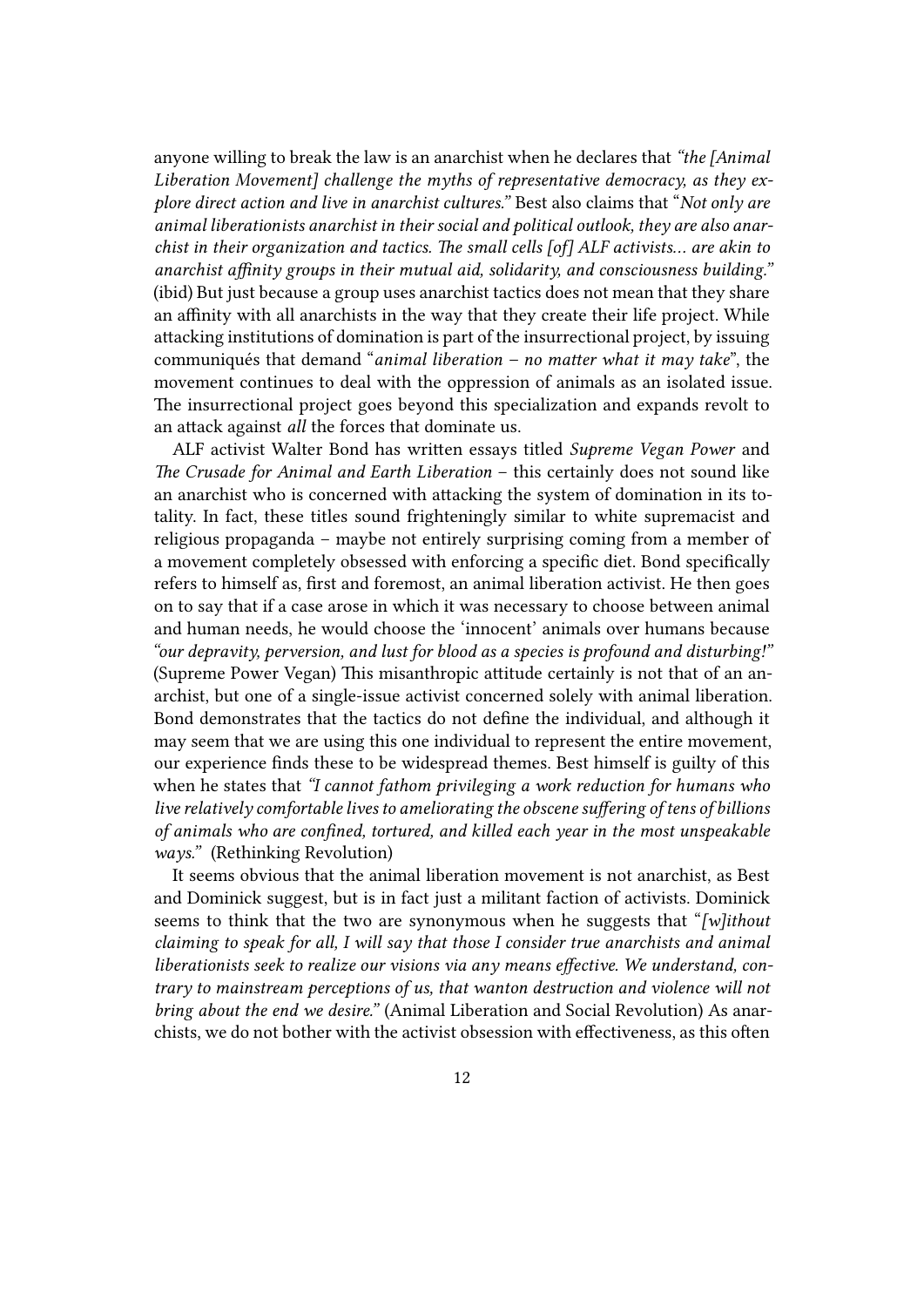causes paralysis, over-analysis of the action, and an attempt to find the 'perfect' action. Instead, we suggest attacking institutions of domination with the *"playful ferocity"* referred to by Feral Faun in *Insurgent Ferocity*. Although this can be done tactically, we will not allow effectiveness to channel our revolt against the forces of domination. We are not sure what perfect ending Dominick seems to desire, but *"wanton destruction and violence"* can certainly be a part of our projects.

It is also worth pointing out that many actions advocated for by Best and the animal liberation movement are merely acts of civil disobedience. Although these actions challenge specific laws, their purpose is to show that certain laws protecting animal exploitation are unjust and need to be changed. In Best's speech *Veganism: The War We Cannot Lose* he states, *"[s]tart breaking the law, start joining in civil disobedience. Fuck the law! When the law is wrong the right thing to do is break it! Now you think I sound radical? I'm only quoting Gandhi and Martin Luther King."* Although we agree that laws should be broken, we reject the liberal suggestion that they should be broken only when they are 'wrong'. As anarchists, we reject all laws and have no interest in Gandhi and King's desire to beg the state for more 'just' laws.

#### <span id="page-12-0"></span>**Steven Best – Animal Rightist**

Perhaps it is no surprise that Best advocates for civil disobedience since he supports the law as long as it protects the rights of animals. He does acknowledge that *"[r]ights, in short, are created by the capitalist elite for the capitalist elite,"* but then goes on to say that *"it would be a strategic error of the highest order to abandon the discourse of rights as a critical tool for animal liberation, as it has ably served the cause of all past human liberation struggles."* (Rethinking Revolution) We are very curious what liberation struggle has been aided by begging the state for rights. It seems obvious to us that any rights that have been granted by the state have been awarded only because it is in their interest – whether it directly benefits those in power or stifles revolt. Best should certainly understand this, as any concessions that have been gained in the struggle for animal liberation (larger cages, free range meat, etc.) have only helped maintain the meat industry by providing customers with 'happy meat'. Let's make no mistake, green capitalism is still capitalism and is in no way progress.

But Best claims that *"the concept of rights continues to inflame rebellion and the political imagination, [and] continues to provide a critical leverage and internal critique against capitalist exploitation."* (ibid) Well, this is hardly radical and certainly not anarchist. The concept of rights does nothing but quench the fire of rebellion and pushes people towards reforming the current social order rather than destroy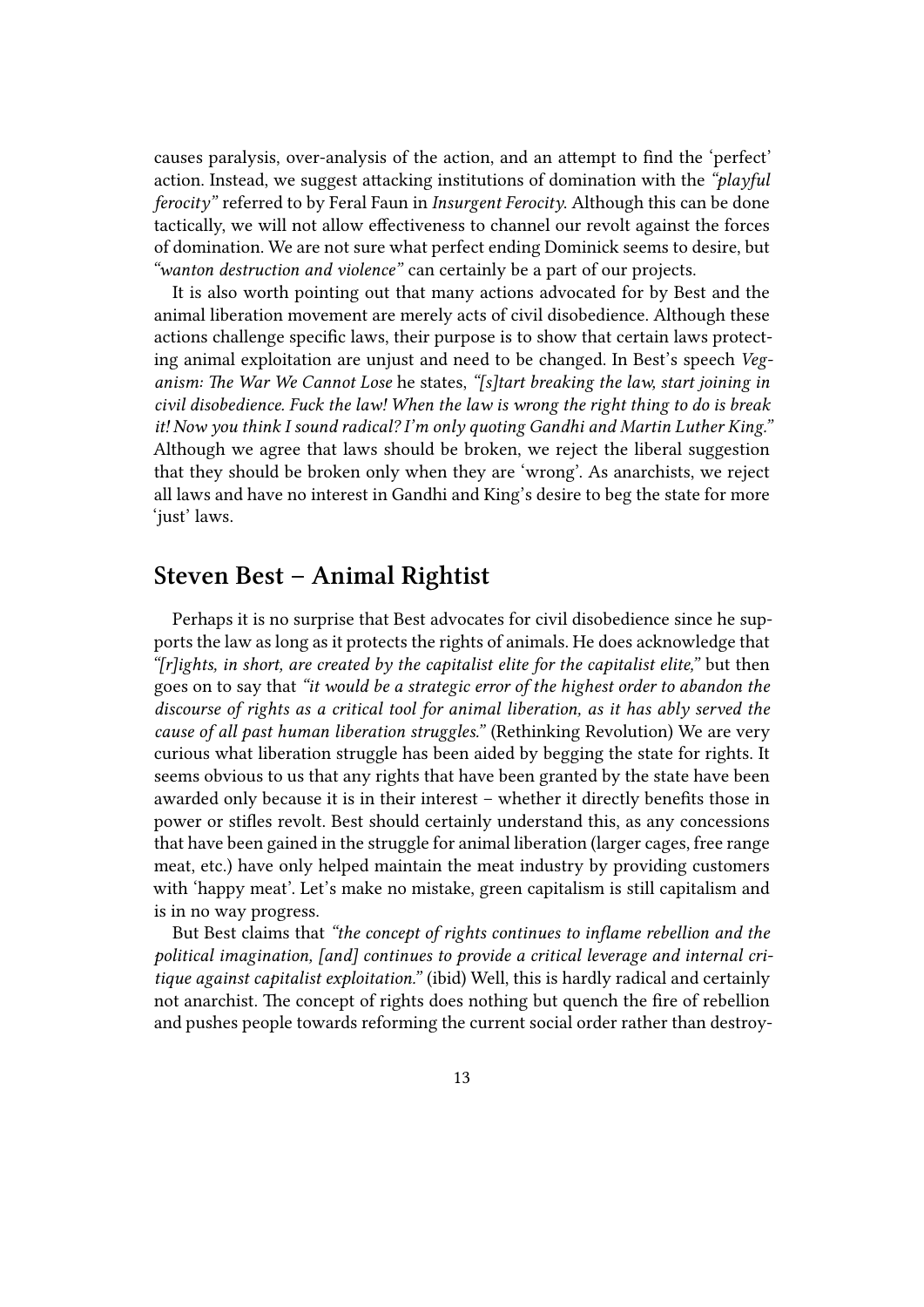ing it. Best even goes as far to say that "*[i]n a non-statist society, rights can 'wither away'."* (ibid) But why would rights that were presumably seen as victories simply 'wither away'? Does it not seem more plausible that a movement struggling for rights would fight to keep those rights, eventually solidifying them into laws and moral absolutes? A project of liberation cannot use or advocate for state-approved methods of revolt because doing so only strengthens the state's power.

#### <span id="page-13-0"></span>**Supreme vegan moralism**

As anarchists, we are not only against all laws but also against any construct which limits our individual freedom. As such, we are opposed to the leftist view that a future society must be developed around universal principles and morals. This critique is influenced by Max Stirner's *The Ego and Its Own*, which shows that morals and laws are identical in how they are constructed to govern our actions. Morals are values which are set in stone and then applied universally, regardless of context. The political left, including the animal liberation movement, engage in moralism, which is the act of not only living by morals but using them as tools to affect social change. Moralism restricts the individual's freedom by forcing them to live by these constructed beliefs, whether or not they apply to the unique situations we experience. We refuse to live our lives by any construct and instead live according to our real desires and passions.

Steven Best says that "*Animal liberation is the next necessary and logical development in moral evolution and political struggle."* (Rethinking Revolution) The 'moral evolution' he refers to is the application of the moral principle that it is *always* wrong to kill and consume another living being. Although this may be a valid way to live in certain circumstances, by making it a universal principle, animal liberationists put limits on the ways we can interact with the world.

But Best shows that he is clearly not opposed to the universal application of an abstract concept when he asks *"is it any less 'totalitarian' to enforce prohibitions against killing human beings [than those against killing animals]?"* (ibid) Any universal law against killing humans or animals is *equally* totalitarian and as anarchists we reject any such prohibition. Best goes on to say that *"[a]ny future society worth fighting for will be based on principles of universal democracy that forbids any form of exploitation, regardless of the species."* We certainly would not bother fighting for a future society based on universal principles governing any aspect of our lives. We have no interest in defining what the future will look like – each individual and group of individuals will have to decide their path for themselves based on their lived experience.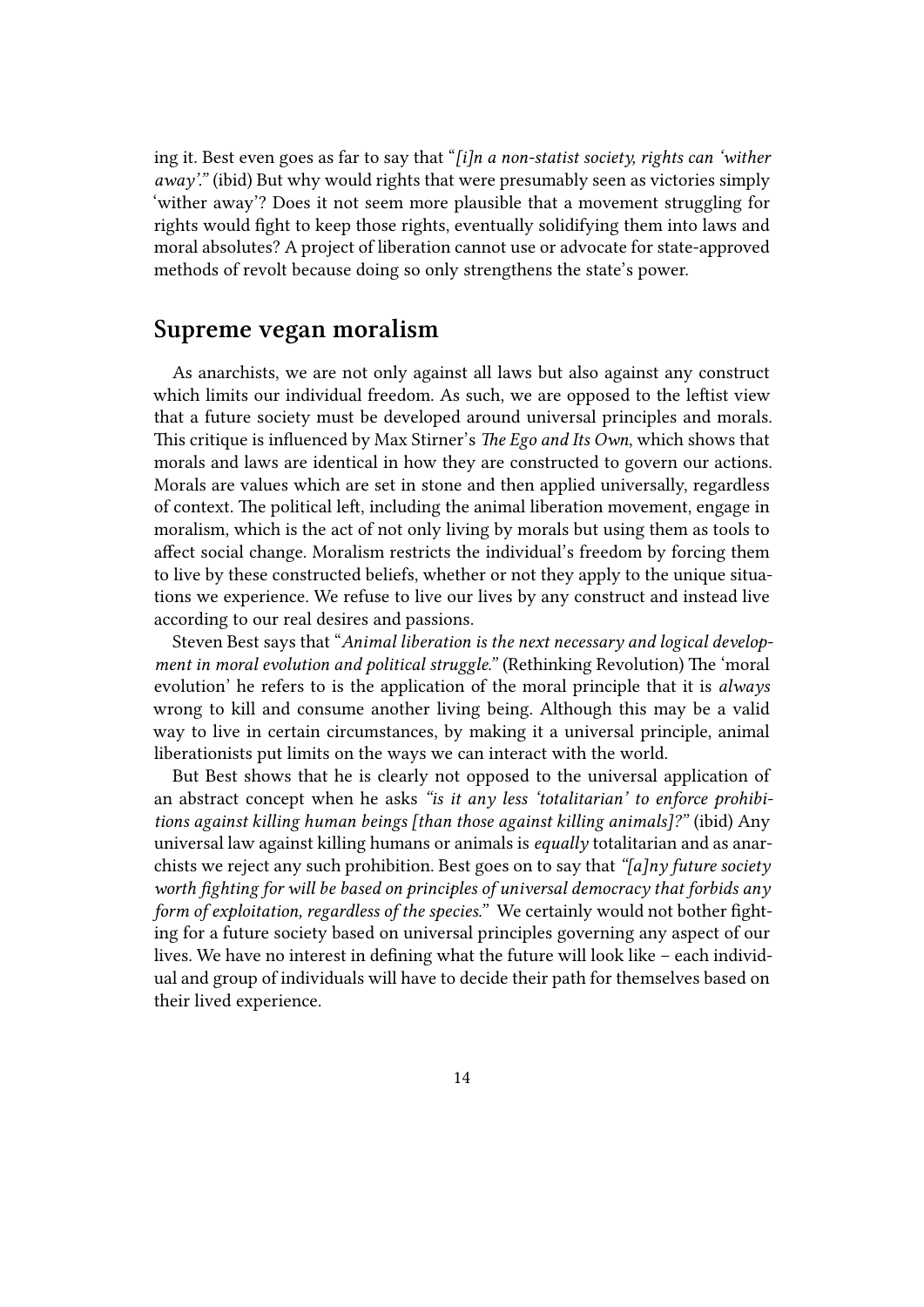#### <span id="page-14-0"></span>**The problem with representation**

Since the anarchist project is one of reclaiming our lives, it must also be one that rejects all representation. We are against anyone who attempts to speak on our behalf and we have no interest in voicing the desires of anyone but ourselves. The animal liberation movement is inherently based on representation, as animal liberationists act on behalf of animals. Best is at least explicit about this, admitting that "*[w]hatever language we use to describe it, enlightened humans must speak for the animals."* (ibid) Maybe the meaning of representation confuses Best, because this is certainly not a reflection of a movement that *"challenge[s] the myths of representative democracy."* (ibid) Our goal should not be to represent the needs of animals, since this will limit us to the reformist position of improving their condition within present society. We should be attempting to create new ways of relating with the world that do not require 'enlightened' humans speaking on behalf of anyone, animals included.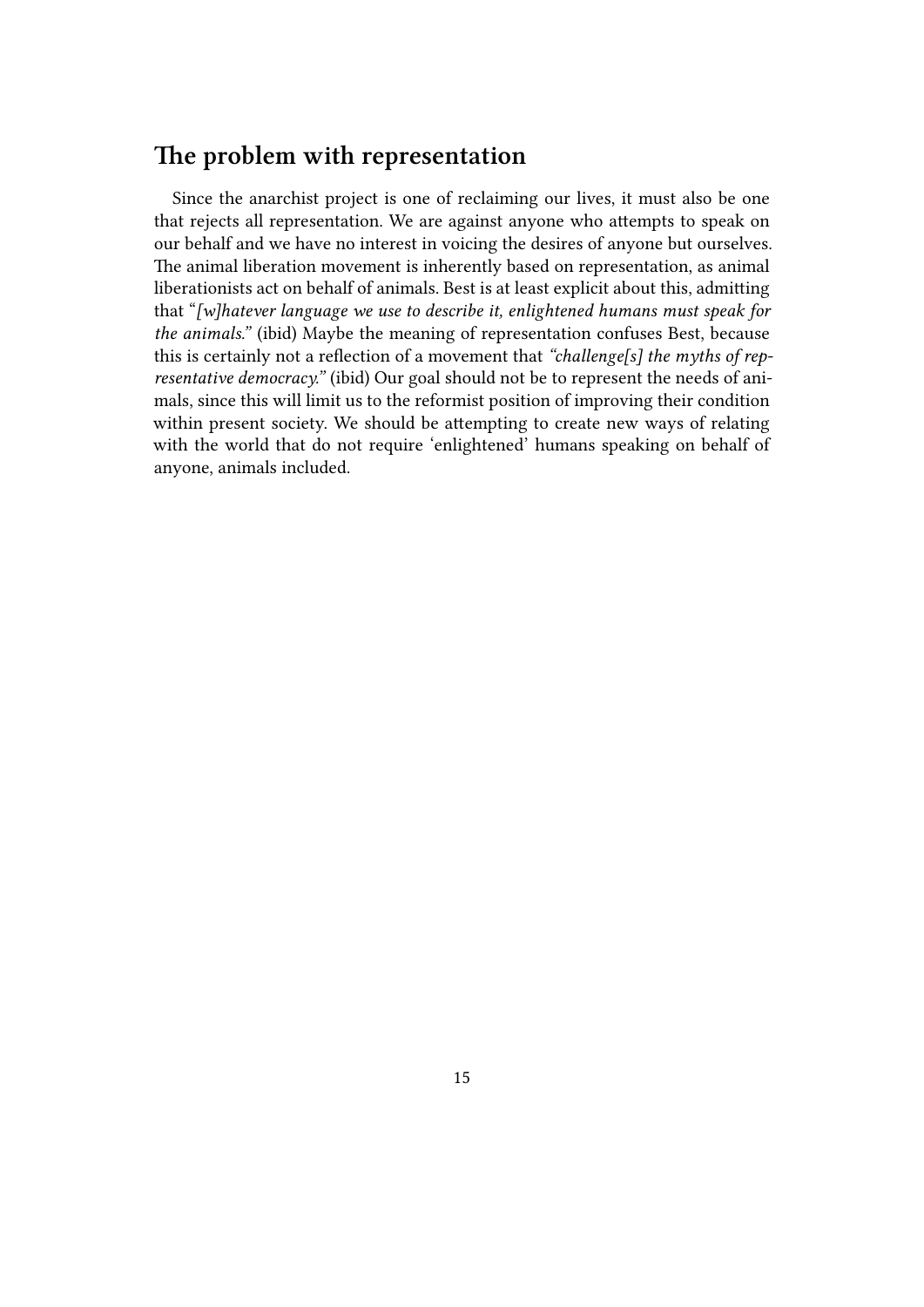### **4. Beyond Animal Liberation**

Like feminism, animal liberation is a response to an isolated oppression and an attempt to change the power dynamic within a specific relationship. While discussions of the oppressive attitudes we exhibit can help us develop new understandings of how domination manifests in daily life, the focus on specific attitudes only serves to reinforce the social roles forced upon us.

Since animal liberation is an attempt to balance the power in the human-animal relationship, like all liberal movements, animal liberationists rely on morals to define the way this power will be equalized. In our experience, there are two dominant forms of such moralism. The first, generally expressed in the more 'radical' factions of the movement, is that animals should be granted the status of person and with it the inalienable rights of humans. The second is that the act of consuming an animal is inherently violent and dominating. Animal liberationists may use one or both of these arguments, but since they are separate we will deal with them as such.

#### **Taking a brick to the relationship**

As discussed earlier, present society is made up of social roles which have been forced upon us by the various institutions of domination. The purpose of these social roles is to alienate us from ourselves, thereby preventing us from living as free individuals. The human-animal relationship is one example of these social roles. In this society, humans are seen as subjects, while animals are seen as objects, there for our consumption. Animal liberationists recognize this unbalance of power, but they adopt the typical liberal response of attempting to elevate animals to the status of person, changing the power dynamic within the human-animal relationship. For example, Walter Bond asks "*Would you eat the dead and broken bodies of child laborers left in the trash?"* attempting to demonstrate that one should treat animals as they do humans. (Supreme Power Vegan)

This is similar to the feminist desire to elevate woman to the level of man. Feminists recognize the power imbalance in the man-woman relationship and like animal liberationists attempt to correct this imbalance by equalizing the power within the relationship. What they fail to grasp is that so long as the social roles continue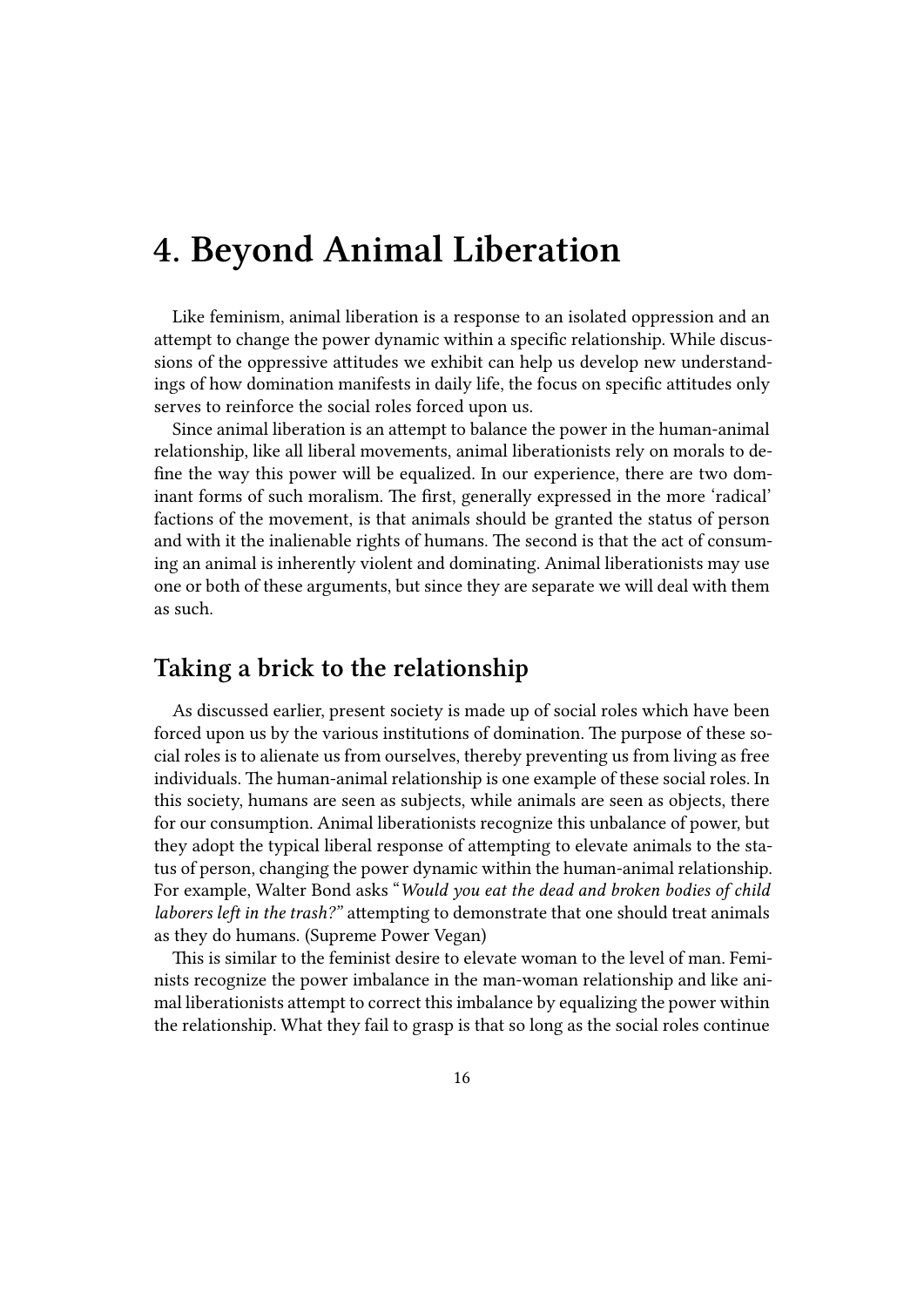to be filled, the relationship cannot change in any meaningful way. As pointed out on the Not Yr Cister Press website, *"patriarchy can only exist so long as it is performed — that is, so long as the role of the man is fulfilled. What we want, quite simply – as for with any other determinate role imposed by and in the service of capital – is for it to be destroyed."* Simply replace patriarchy with speciesism and man with human, and this statement shows the shortcomings of the animal liberation movement. It is not enough to attempt to alter the balance of power in the relationship. We must go beyond the social roles that have been forced upon us – beyond the role of man, of woman, even the role of human. We must subvert the human-animal relationship that is based on human dominance over animals and start creating new relationships that reflect our desires and passions. Coupled with a project of attack on the institutions that perpetuate relationships based on domination, this is part of the insurrectional project that we engage in.

We have no interest in defining how these new relationships will develop. However, it is important to recognize that the only examples of communities that have gone beyond the human-animal dichotomy are so-called 'primitive' societies. By considering themselves part of the earth, indigenous peoples have lived without the social roles that define humans as separate from animals. This does not mean that we are advocating for the primitivist position that we return to a certain way of living — we have no interest in defining what the future should look like, nor are we trying to turn the real lived experiences of indigenous people into mere concepts. We are simply pointing out that these individuals have managed to live without the human-animal binary and this should be our goal as well. Once we begin to create relationships of our choosing, we can start to live our lives as free and wild individuals, unrestricted by the social roles currently forced upon us.

#### **There is no systematic violence in the wild**

When animal liberationists claim that killing an animal is always an act of violence and domination, our objection is not with the first point, but with the second. While we agree that killing another animal is always a violent act, we reject the idea that violence is always an act of domination. In his essay *Insurgent Ferocity*, Feral Faun points out that *"[v]iolence, in itself, does not perpetuate violence. The social system of rationalized violence, of which pacifism is an integral part, perpetuates itself as a system."* For example, the capitalist system forces us to work on projects not of our choosing, with the main purpose being the continuation of our need to work to survive. Absent of the social institutions that use violence to reproduce themselves, violence simply becomes momentary flare-ups between individuals. *"Violence is an aspect of animal interaction… There is no systematic violence in the*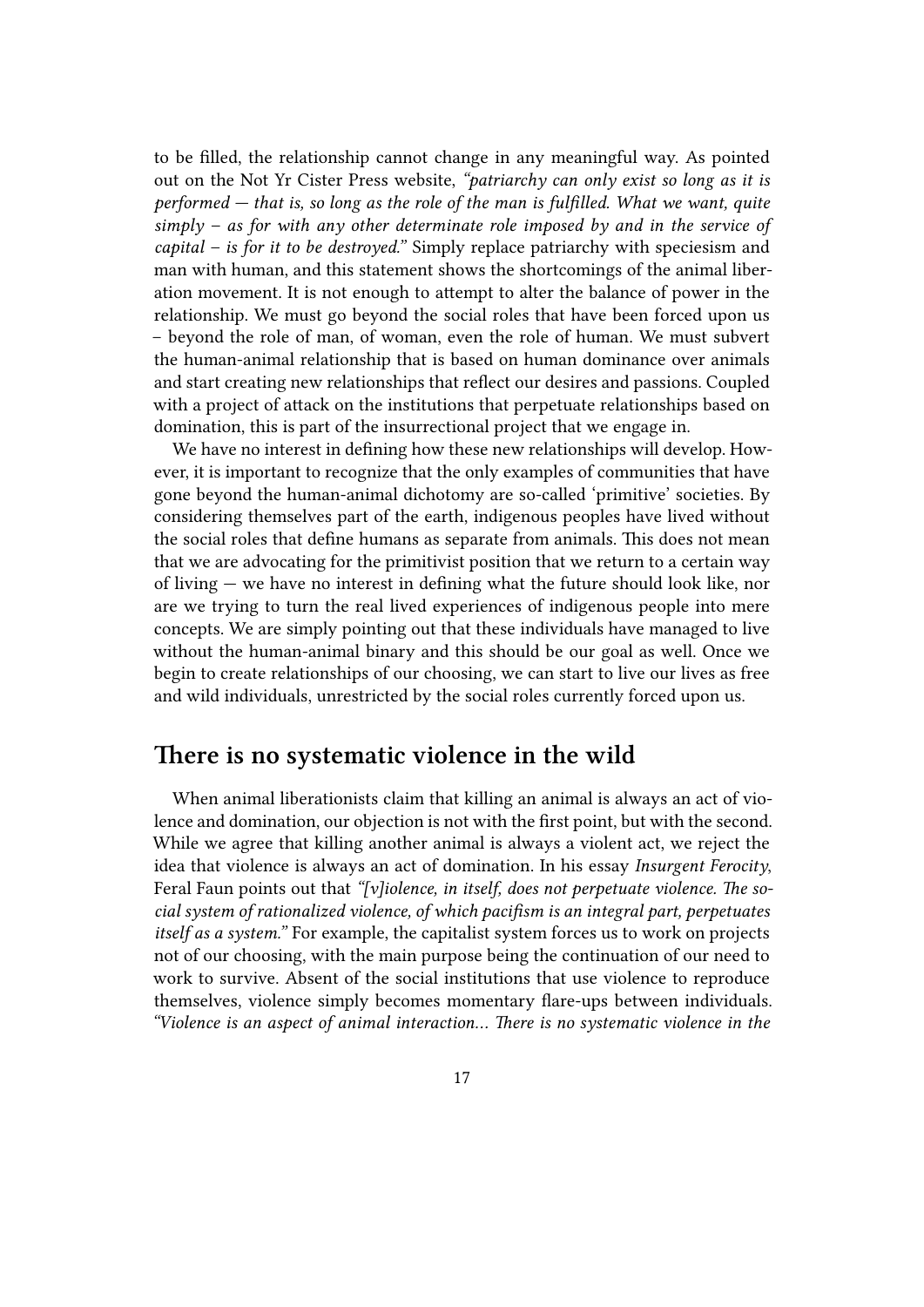*wild, but, instead, momentary expressions of specific passions."* (ibid) As wild individuals living according to our desires and passions, we may engage in temporary moments of violence. Since these moments are not used to maintain social control, the only reason to oppose such violence is a pacifist mentality. We will not bother pointing out the problems with pacifism since so many others have done so at length already.